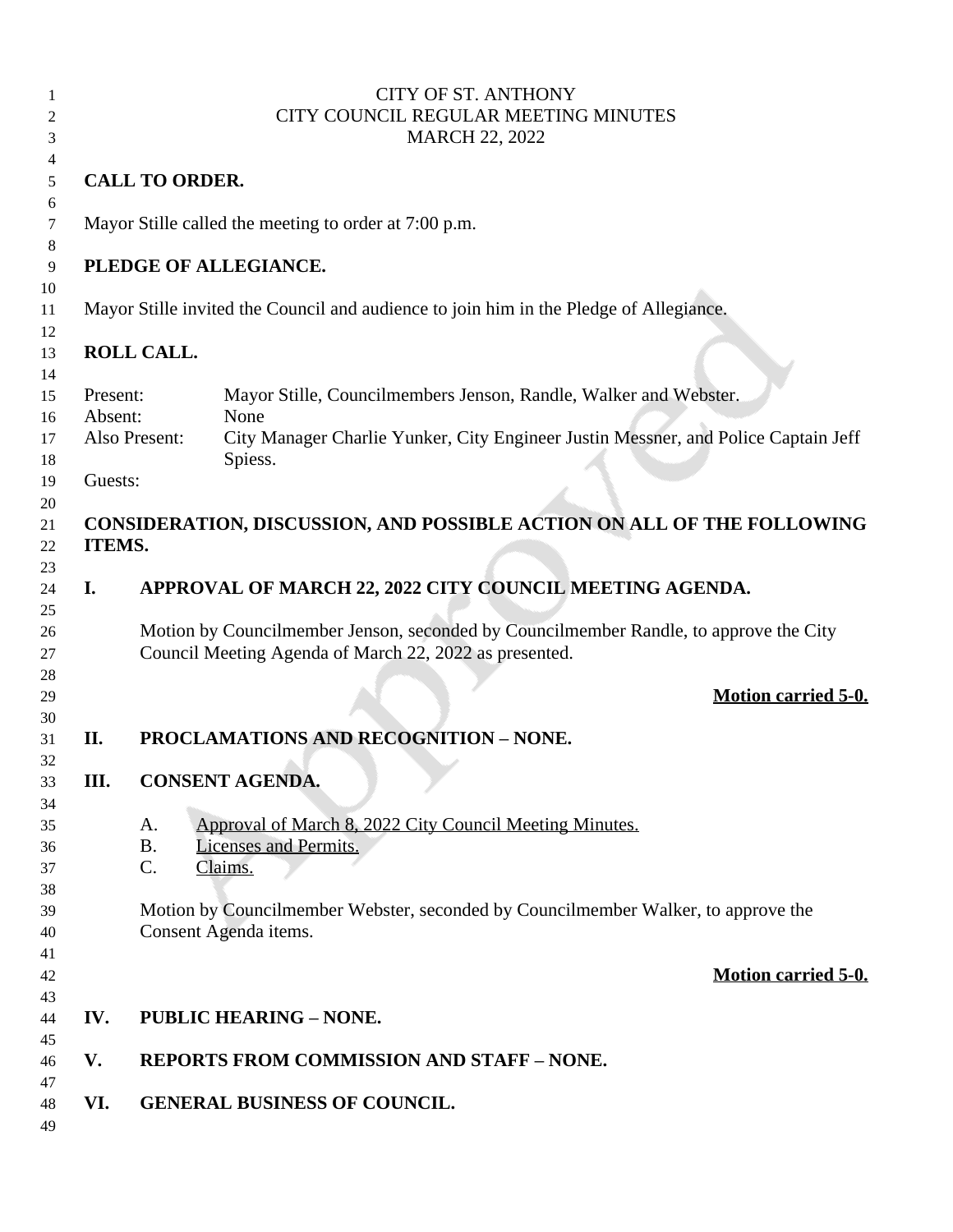City Council Regular Meeting Minutes March 22, 2022 Page 2

- 1 A. 2022 Street and Utility Improvement Projects.
- Mayor Stille noted he lives in the area of the projects and the City Attorney deemed there to be no conflict of interest and Mayor Stille will participate in the discussion and vote.

 City Engineer Justin Messner reviewed Council is requested to consider three resolutions. A resolution calling for a public hearing to be held on April 26, 2022 at 7:00 p.m. for the 2022 Street and Utility Improvement Project; a resolution declaring the cost to be assessed and ordering preparation of proposed assessments for the 2022 Street and Utility Improvement Project in the amount of \$492,700; and a resolution calling for a public hearing to be held on April 26, 2022 at 7:00 p.m. on the proposed assessments for the 2022 Street and Utility Improvement Project.

- A PowerPoint presentation was provided by Mr. Messner for Council review. The location of the 15 proposed street & utility improvement project is on Rankin Road  $(33<sup>rd</sup>$  Avenue NE to  $31<sup>st</sup>$  Avenue NE). The locations of the proposed mill and overlay improvement project are on 17 Crestview Drive (29<sup>th</sup> Avenue to 31<sup>st</sup> Avenue), Armour Terrace (Silver Lake Road to Crestview Drive), Bell Lane (Armour Terrace to Crestview Drive), East Gate Road (Crestview Drive to 19 Rankin Road), Coolidge Street Alley (Murray Avenue to 29<sup>th</sup> Avenue), Murray Ave/St. Anthony 20 Blvd. Alley (Wilson Street to Coolidge Street) and 29<sup>th</sup> Ave/St. Anthony Blvd Alley (bounded by 29th Avenue, Roosevelt Street, St. Anthony Boulevard, and Stinson Boulevard). Maps showing the locations were displayed.
- The engineer's estimate is \$2,043,366.50. Six bids were received as of February 2, 2022 between \$2,123,247.60 - \$1,650,126.01. The low bid was from McNamara Contracting for \$2,123,247.60. Mr. Messner reviewed the project costs/funding breakdown indicating the portions to be assessed. Mr. Messner noted the bids were higher than the engineer's estimate due to inflation. The Project Schedule was reviewed.
- Residents can sign up for notifications on the City's website.
- Councilmember Webster thanked Mr. Messner and referred to the engineer's estimate vs. the bids and noted a 4% increase this year. She asked if this is similar to what Mr. Messner is seeing in other cities. Mr. Messner stated some projects are coming in higher than 4%.
- Mayor Stille asked Mr. Messner to explain I&I. Mr. Messner stated it is clean water/groundwater coming into the City's sanitation system. The City is charged for the extra water going into the Met Council system. The City has a plan to repair the system to decrease clean water going into the sanitation system.
- Motion by Councilmember Jenson, seconded by Councilmember Walker, to approve Resolution 22-028 – A Resolution Calling a Hearing for the 2022 Street and Utility Improvement Project.
- 

- 
- 

## **Motion carried 5-0.**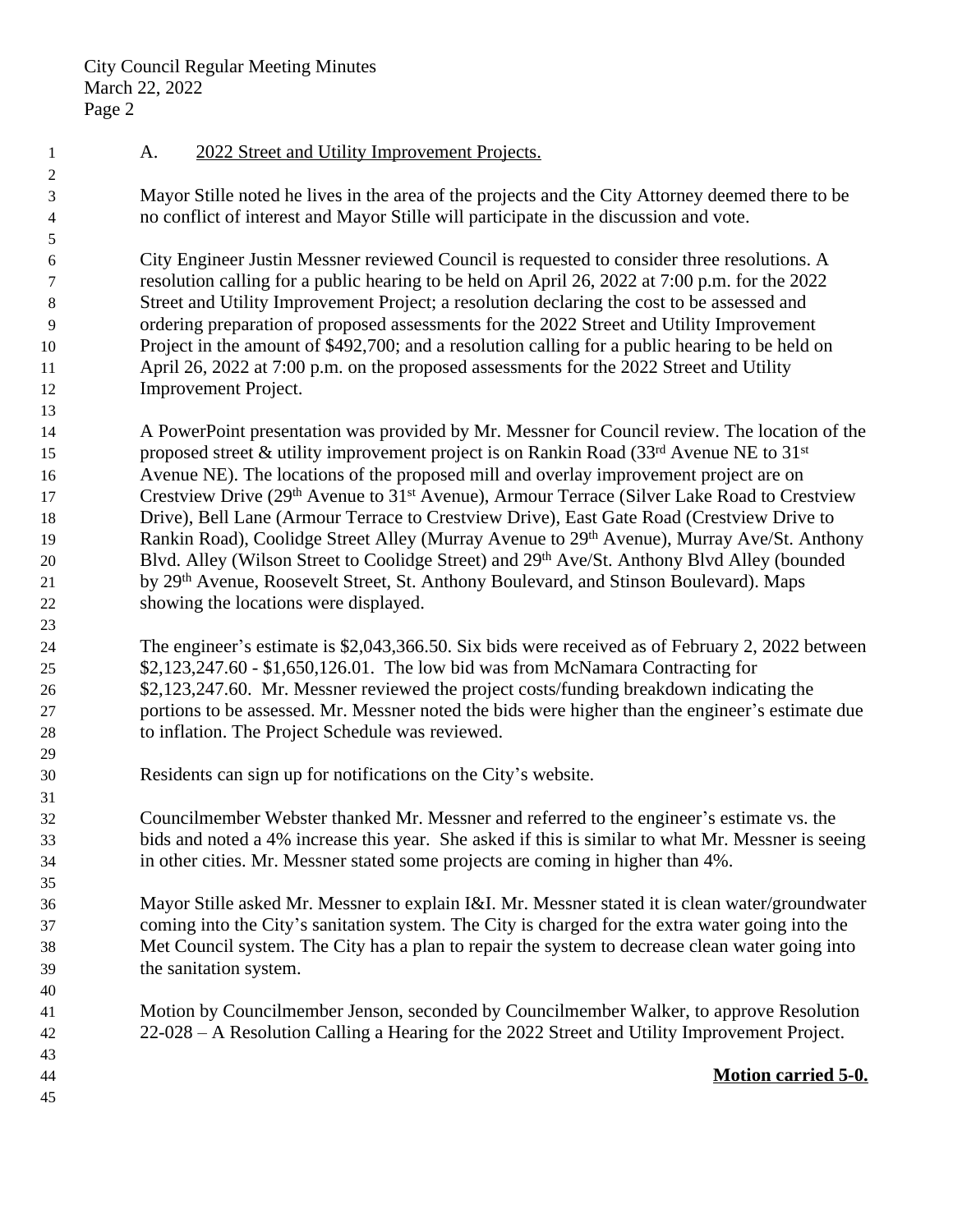City Council Regular Meeting Minutes March 22, 2022 Page 3

 Motion by Councilmember Webster, seconded by Councilmember Randle, to approve Resolution 22-029 – A Resolution Calling a Hearing on the Proposed Assessments for the 2022 Street and Utility Improvement Project.

## **Motion carried 5-0.**

 Motion by Councilmember Randle, seconded by Councilmember Jenson, to approve Resolution 22-030 – A Resolution Declaring the Cost to be Assessed and Ordering Preparation of the Proposed Assessments for the 2022 Street and Utility Improvement Project.

## **Motion carried 5-0.**

B. Police Annual Report.

 Police Captain Jeff Spiess appeared before the City Council to present the 2021 St. Anthony Police Department Annual Report. There are 20 Full Time Police Officers (4 contract), 6 Volunteer Reserve Officers (authorized for 14), 1 Full Time Community Service Officer, and 2 Full Time Civilian Support Staff. The department fleet includes 6 marked squads, 1 marked reserve unit, 1 marked CSO unit and 5 passenger vehicles assigned to Chief, Captain, Detective & Special Detail.

 Charts showing Part I and Part II Crimes were shown. There were 598 total criminal cases with 245 cases cleared, 170 cases cleared by arrest and 75 cases cleared by other. There are three investigators. In 2022 the rotating investigator position will be increased to a three-year term. The total calls for service for 2021 were 7201. Captain Spiess presented a patrol review, education summary, and a report on the police reserves. He stated the reason for the stop data include 83% moving violations, 10% vehicle violations, 5% investigative stops and 2% 911 calls.

 Every officer is a community engagement officer and every encounter is an engagement. A team of four operates social media, meets quarterly to plan, organizes community events and presents to the public, and develops youth and other programs as a form of engagement and education. Captain Spiess cited 2021 community engagement events.

 The body worn camera program was reviewed. A summary progress report was presented along with plans for 2022. Updates can be provided via the St. Anthony Village website by signing up to be "Notified". The police can be emailed at [police@savmn.com](mailto:police@savmn.com). Police records can be requested at [sapdrecords@savmn.com.](mailto:sapdrecords@savmn.com) The police department can be reached at 612-782-3350 to arrange for a meeting via phone or in person. The complete police department report can be found on the City's website at [www.savmn.com](http://www.savmn.com).

- Councilmember Jenson stated he was very impressed with the presentation and the amount of community engagement activities. The City is very fortunate for the Police Department.
- Councilmember Walker congratulated Captain Spiess on his 24 years with the Police Department. He asked about the calls for service and asked if there were reasons why the
-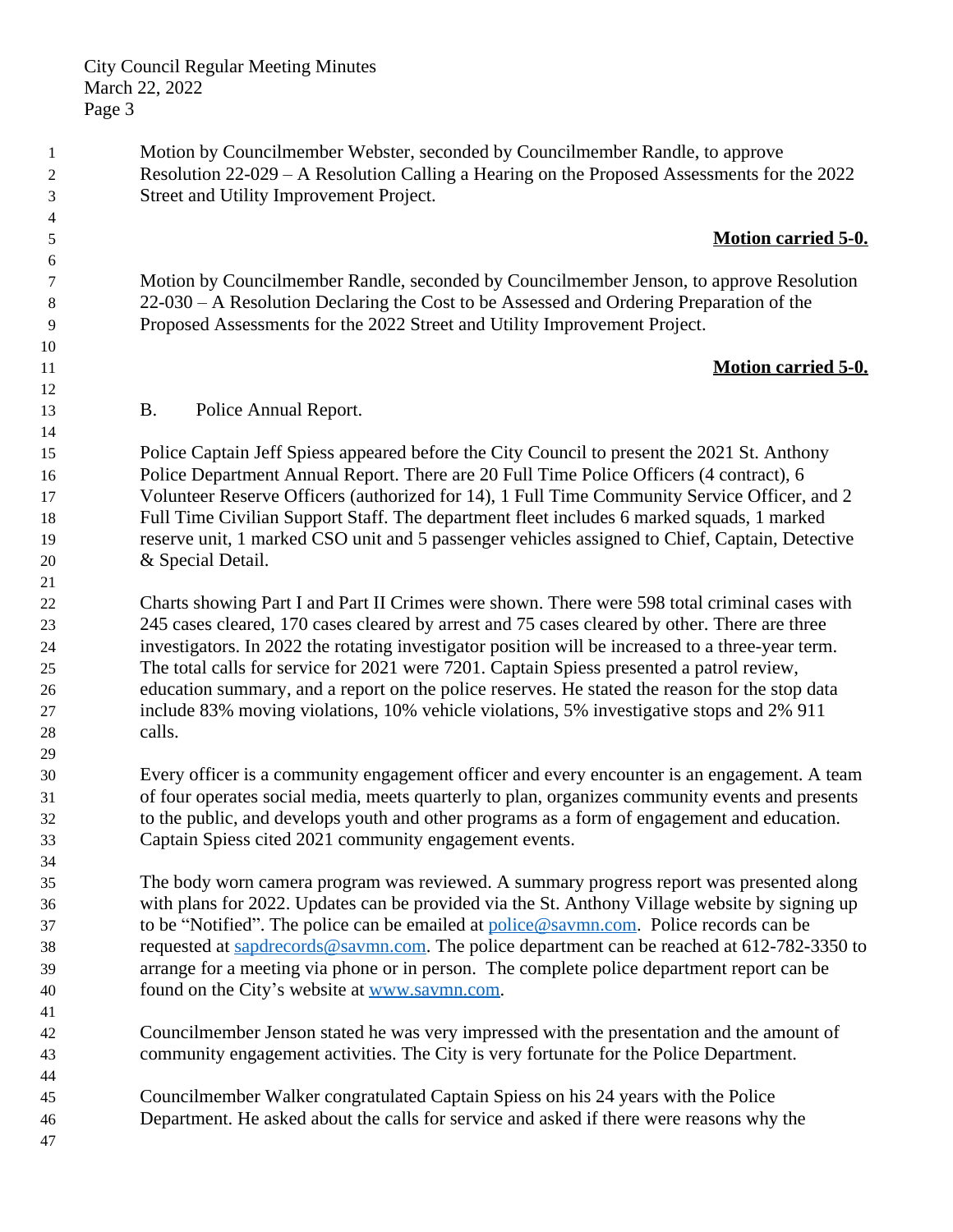numbers decreased. Captain Spiess stated he looked at 2019 vs 2021 and some of that is part of the Zero Death Grant Program. Some of the decrease is due to fewer medicals and fewer alarms. Councilmember Walker referred to the elected training and what types of training was taken. Captain Spiess stated the elected training is vetted by the department to ensure it follows the strategic plan. Councilmember Walker asked if the community engagement events are driven by the Police Department or suggestions from residents. Captain Spiess stated a survey was sent out for input on the Citizens Academy. The Police Department is always looking for ideas. Councilmember Walker indicated interest in seeing what other cities are collecting as far as the drug collection. 

 Councilmember Webster thanked Captain Spiess for his presentation. She is pleased that the programs within the Police Department match with highly successful organizations and employee satisfaction. She is very proud of the Police Department. She asked about the traffic stops and asked if the stops by race will be presented. Captain Spiess stated that data will be available later this year.

 Councilmember Randle stated that was an excellent report. He is impressed with the amount of work that has gone into community engagement.

 Mayor Stille thanked Captain Spiess for the presentation. Mayor Stille asked how Council can support the Police Department and if something is needed it will be considered seriously. The Department has Council's support. This ties into the Police Department's Mission Statement where people want to work. A pamphlet has been created regarding the Police Department.

C. 2022 Parks & Environmental Commission Work Plan.

 City Manager Yunker reviewed the Parks and Environmental Commission 2022 Work Plan Draft for the Council. This was also reviewed at the Goals Setting Session.

 Motion by Councilmember Jenson, seconded by Councilmember Walker, to approve the 2022 Parks & Environmental Commission Work Plan as presented.

## **Motion carried 5-0.**

D. Resolution 22-027 – Supporting the "Mayor's Challenge for Water Conservation".

 City Manager Yunker reviewed the Wyland Mayor's Challenge is an annual month-long campaign, from April 1-30, to promote drought resiliency and protect water quality. This is a friendly competition to see which city is the most "water wise" in the nation, where residents make a pledge to change behaviors in their water consumption at home and reduce human impact on lakes, rivers, streams, and other water systems.

 All residents are invited to join in the effort to reduce St. Anthony's water consumption and preserve our water resources. Students and teachers can join the effort by participating using the educational resources available on the website.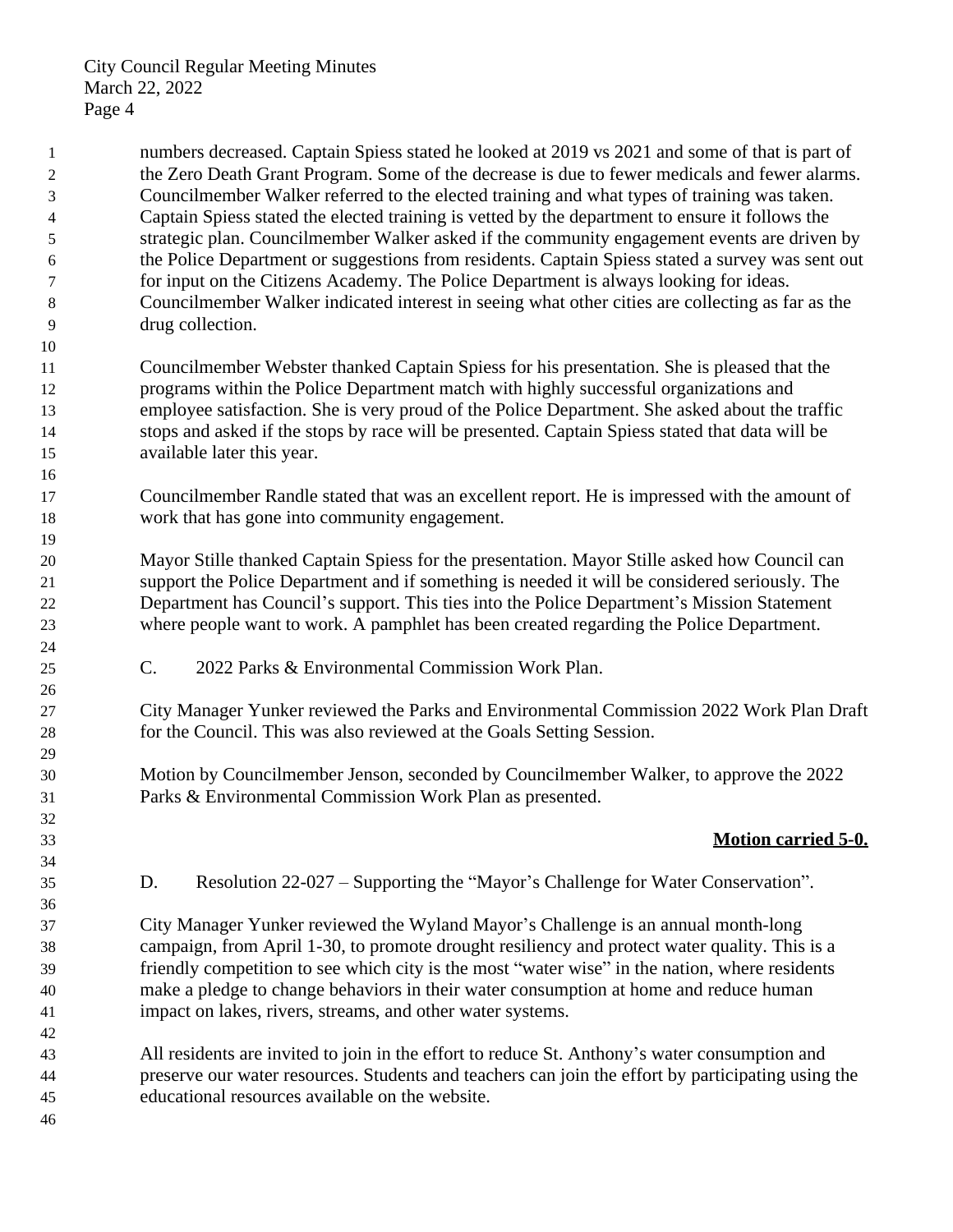| 1<br>$\overline{c}$  |           | The City will promote the challenge through the upcoming newsletter to households in April, the<br>City website and social media channels.                                                                                                        |
|----------------------|-----------|---------------------------------------------------------------------------------------------------------------------------------------------------------------------------------------------------------------------------------------------------|
| 3<br>4<br>5          |           | Go to www.mywaterpledge.com and click on "Take the Pledge" to sign-up. When searching for<br>the City, enter it as "Saint Anthony, Minnesota" and follow the instructions.                                                                        |
| 6<br>7<br>8          |           | Mayor Stille noted we are still in a drought and encouraged participation. The resolution was<br>read in full by the City Councilmembers and Mayor.                                                                                               |
| 9<br>10<br>11        |           | Motion by Councilmember Webster, seconded by Councilmember Walker, to approve<br>Resolution 22-027 a Resolution in Support of the Mayor's Challenge for Water Conservation.                                                                       |
| 12<br>13             |           | <b>Motion carried 5-0.</b>                                                                                                                                                                                                                        |
| 14<br>15<br>16       | VII.      | REPORTS FROM CITY MANAGER AND COUNCIL MEMBERS.                                                                                                                                                                                                    |
| 17<br>18             |           | City Manager Yunker had no report.                                                                                                                                                                                                                |
| 19<br>20             |           | Councilmember Walker stated on March 15, he attended the TCAAP Meeting.                                                                                                                                                                           |
| 21<br>22             |           | Councilmember Jenson stated on March 11, he attended the Ramsey County Local League of<br>Governments Meeting.                                                                                                                                    |
| 23<br>24<br>25       |           | Councilmember Randle stated on March 16, he attended the Sister Cities Meeting.                                                                                                                                                                   |
| 26<br>27             |           | Councilmember Webster had no report.                                                                                                                                                                                                              |
| 28<br>29             |           | Mayor Stille stated a work session was held earlier this evening. MWMO Executive Director<br>will be hired soon. He was elected Vice Chair of the MWMO.                                                                                           |
| 30<br>31<br>32       |           | VIII. COMMUNITY FORUM.                                                                                                                                                                                                                            |
| 33<br>34             |           | No one appeared to address the City Council.                                                                                                                                                                                                      |
| 35<br>36             | IX.       | <b>INFORMATION AND ANNOUNCEMENTS - NONE.</b>                                                                                                                                                                                                      |
| 37<br>38<br>39<br>40 |           | Mayor Stille stated two weeks ago there were three watermain breaks. The breaks were thought<br>to be weather related. He commended Public Works on fixing these. He encouraged residents to<br>help keep the City beautiful by picking up trash. |
| 41<br>42             | <b>X.</b> | <b>ADJOURNMENT.</b>                                                                                                                                                                                                                               |
| 43<br>44             |           | Mayor Stille adjourned the meeting at 8:30 p.m.                                                                                                                                                                                                   |
| 45                   |           | Respectfully submitted,                                                                                                                                                                                                                           |
| 46                   |           | Debbie Wolfe                                                                                                                                                                                                                                      |